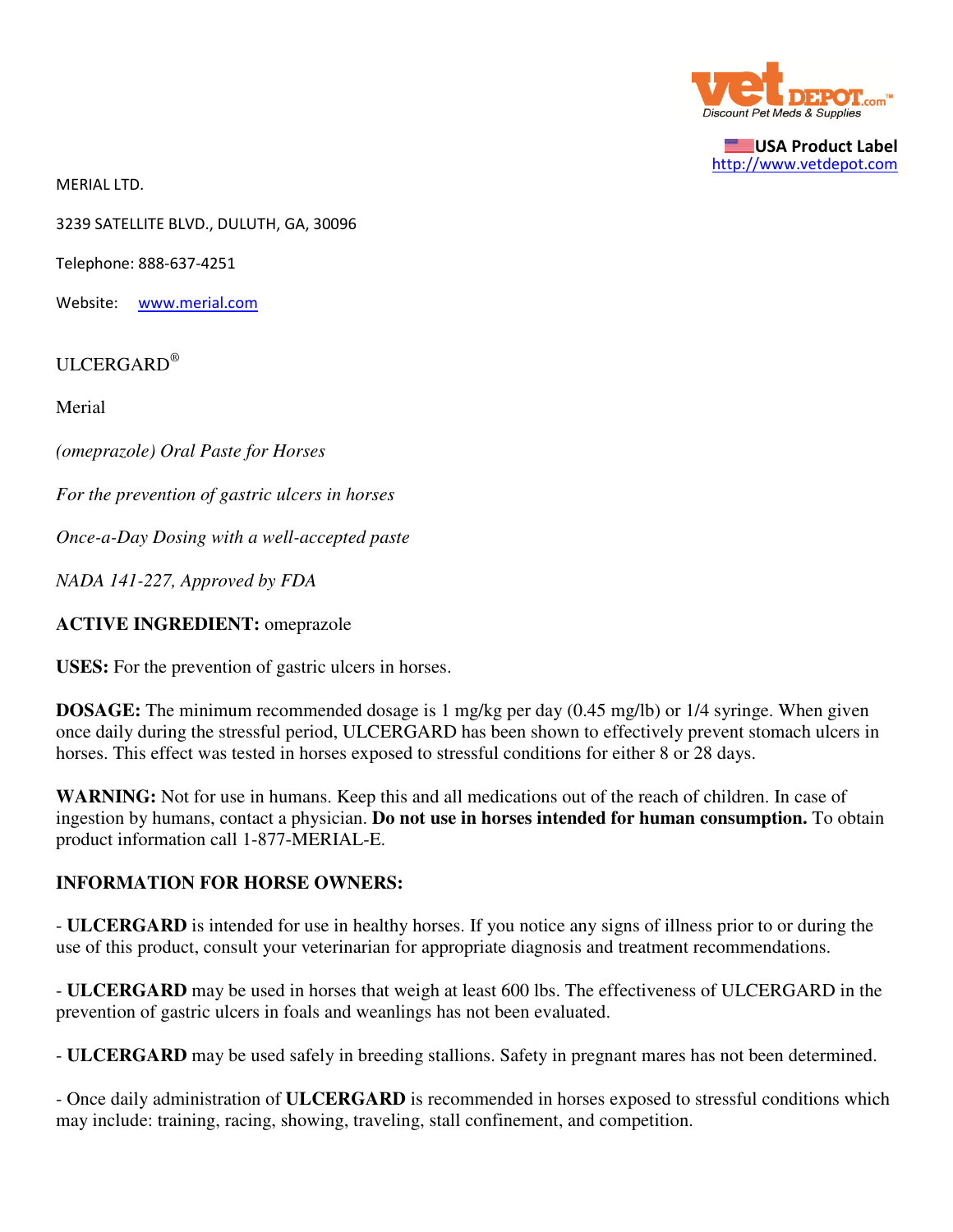- **ULCERGARD** is intended for use only in the prevention of gastric ulcers in healthy horses. Clinical signs of gastric ulcers may include: decreased appetite, recurrent colic, intermittent loose stools or diarrhea, poor hair coat, poor body condition or poor performance. These signs may also be associated with other diseases as well as existing gastric ulcers. If your horse is exhibiting one or more of these signs, consult your veterinarian for diagnosis and treatment.

## **PREVENTS STOMACH ULCERS BY REDUCING ACID PRODUCTION**

Stomach ulcers are more common in horses than once believed. Studies have demonstrated stomach ulcers in over 90% of racehorses and 60% of performance horses in various disciplines. Horses secrete acid in their stomach 24 hours a day. Horses on grass pasture or eating large quantities of roughage infrequently develop stomach ulcers. Horses without continual access to roughage or in rigorous training are at greater risk of stomach ulceration due to the effects of acid on the stomach lining. The additional stresses of traveling, competition, stall confinement, and strenuous exercise can also contribute to the development of stomach ulcers in horses.

ULCERGARD works to prevent stomach ulcers in horses. The active ingredient in ULCERGARD, omeprazole has been extensively tested for safety and effectiveness. It works by reducing the production of acid in the horse's stomach. To help horses maintain optimal gastric health, it is recommended that ULCERGARD be administered during stressful events or activities that may induce stomach ulcers. Such conditions may include: training, racing, showing, traveling, stall confinement, and competition.

**DIRECTIONS FOR USE:** Each syringe contains 4 individual daily doses for horses weighing 600-1200 lbs. Please refer to the following dosage chart for help in determining the correct dose for your horse.

# **ULCERGARD**®  **DOSAGE CHART**

| <b>HORSE WEIGHT</b> | DOSE*                  |  |
|---------------------|------------------------|--|
| Less than 600 lbs   | Consult a veterinarian |  |
| 600-1200 lbs        | 1 dose per day         |  |
| over 1200 lbs       | 2 doses once per day   |  |

*\*Duration of 8 or 28 days*

### **SYRINGE INSTRUCTIONS:**

1) To set the syringe plunger, unlock the dose ring by rotating 1/4 turn and slide the dose ring along the plunger shaft so that the side nearest the barrel is set at the appropriate daily dose marking.

- 2) Rotate 1/4 turn to lock ring before dosing.
- 3) Make sure horse's mouth contains no feed before administration.
- 4) Remove syringe tip cover.
- 5) Insert syringe into the corner of the horse's mouth.
- 6) Depress the plunger until it stops at the dose ring.